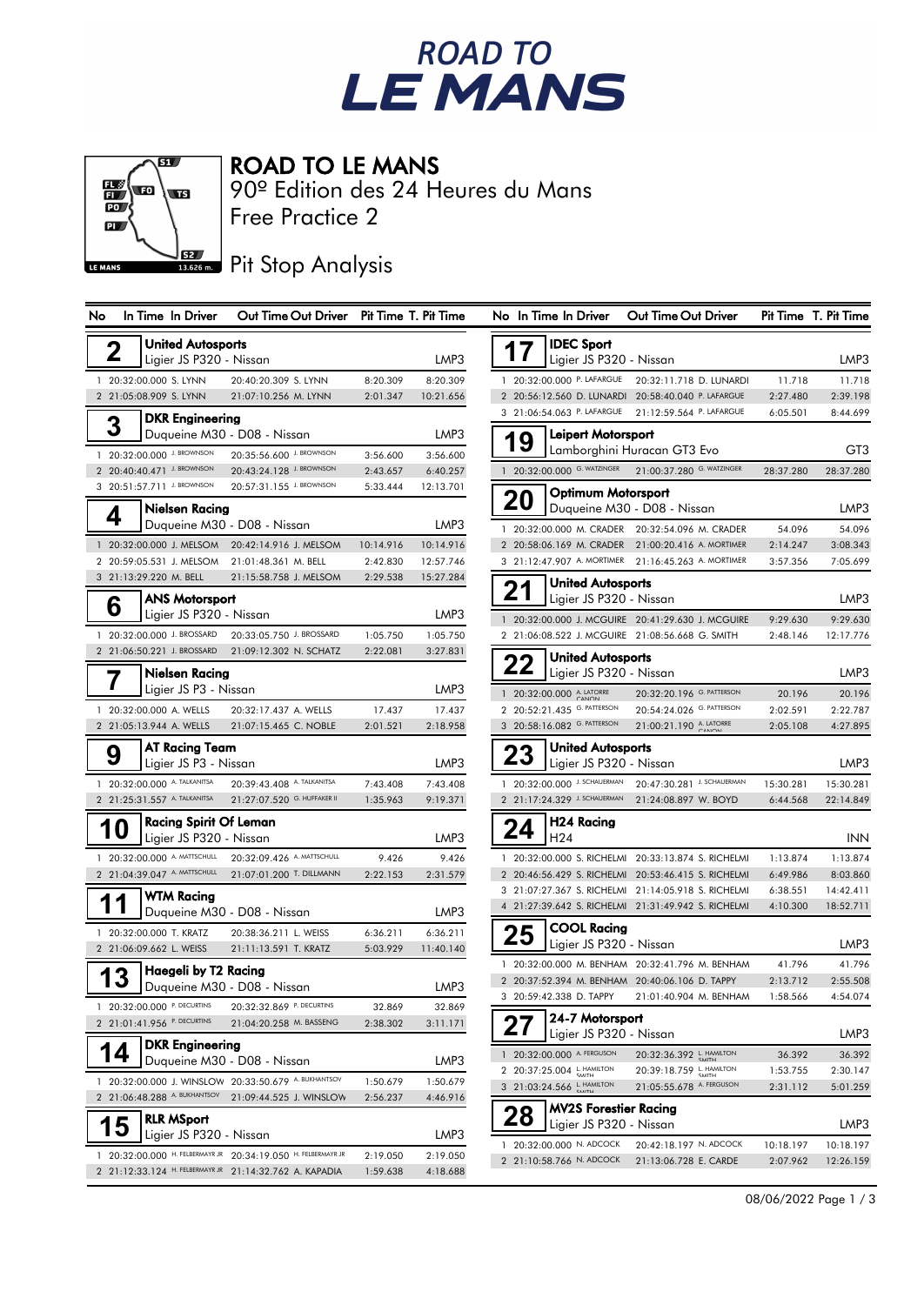



### ROAD TO LE MANS

Free Practice 2 90º Edition des 24 Heures du Mans

# **READER**<br>13.626 m. Pit Stop Analysis

| No        | In Time In Driver                                 | Out Time Out Driver Pit Time T. Pit Time              |           |           | No In Time In Driver           |                                                | Out Time Out Driver                                                                                  |                      | Pit Time T. Pit Time |
|-----------|---------------------------------------------------|-------------------------------------------------------|-----------|-----------|--------------------------------|------------------------------------------------|------------------------------------------------------------------------------------------------------|----------------------|----------------------|
|           | <b>MV2S Forestier Racing</b>                      |                                                       |           |           | 2 20:59:00.459 F. BABINI       |                                                | 21:01:56.701 E. BUSNELLI                                                                             | 2:56.242             | 13:12.088            |
| 29        | Ligier JS P320 - Nissan                           |                                                       |           | LMP3      | <b>AF Corse</b>                |                                                |                                                                                                      |                      |                      |
|           |                                                   | 1 20:32:00.000 L. ROUSSET 20:32:10.244 J. DE SADELEER | 10.244    | 10.244    | 51                             | Ferrari 488 GT3                                |                                                                                                      |                      | GT3                  |
|           | 2 21:00:27.542 J. DE SADELEER                     | 21:03:00.085 L. ROUSSET                               | 2:32.543  | 2:42.787  | 1 20:32:00.000 M. VIVIAN DE LA |                                                | 20:32:16.088 L. DAVENPORT                                                                            | 16.088               | 16.088               |
|           | <b>Frikadelli Racing Team</b>                     |                                                       |           |           |                                | <b>Spirit of Race</b>                          |                                                                                                      |                      |                      |
| <b>30</b> | Ligier JS P320 - Nissan                           |                                                       |           | LMP3      | 52                             | Ferrari 488 GT3                                |                                                                                                      |                      | GT3                  |
|           |                                                   | 1 20:32:00.000 K. ABBELEN 20:38:54.788 K. ABBELEN     | 6:54.788  | 6:54.788  | 1 20:32:00.000 H. DELACOUR     |                                                | 20:33:22.662 H. DELACOUR                                                                             | 1:22.662             | 1:22.662             |
|           | 2 21:05:52.112 K. ABBELEN 21:08:26.646 F. LASER   |                                                       | 2:34.534  | 9:29.322  | 2 21:03:16.901 H. DELACOUR     |                                                | 21:05:19.098 H. DELACOUR                                                                             | 2:02.197             | 3:24.859             |
|           | <b>AF Corse</b>                                   |                                                       |           |           |                                | <b>RLR MSport</b>                              |                                                                                                      |                      |                      |
| 31        | Ligier JS P320 - Nissan                           |                                                       |           | LMP3      | 53                             | Ligier JS P320 - Nissan                        |                                                                                                      |                      | LMP3                 |
|           | 1 20:32:00.000 M. KVAMME 20:33:16.877 T. ESTEP    |                                                       | 1:16.877  | 1:16.877  | 1 20:32:00.000 N. PINO         |                                                | 20:32:18.650 N. PINO                                                                                 | 18.650               | 18.650               |
|           | 2 20:41:55.543 T. ESTEP                           | 20:43:48.419 T. ESTEP                                 | 1:52.876  | 3:09.753  | 2 21:08:09.612 N. PINO         |                                                | 21:11:34.293 M. RICH                                                                                 | 3:24.681             | 3:43.331             |
|           | 3 21:07:16.800 T. ESTEP                           | 21:09:46.926 M. KVAMME                                | 2:30.126  | 5:39.879  |                                |                                                | <b>Inter Europol Competition</b>                                                                     |                      |                      |
|           | <b>United Autosports</b>                          |                                                       |           |           | 54                             | Ligier JS P320 - Nissan                        |                                                                                                      |                      | LMP3                 |
|           | 32<br>Ligier JS P320 - Nissan                     |                                                       |           | LMP3      | 1 20:32:00.000 D. Yount        |                                                | 20:32:34.693 D. Yount                                                                                | 34.693               | 34.693               |
|           | 1 20:32:00.000 D. SCHNEIDER                       | 20:39:33.189 A. MEYRICK                               | 7:33.189  | 7:33.189  | 2 20:58:14.030 D. Yount        |                                                | 21:00:38.210 N. ABRAMCZYK                                                                            | 2:24.180             | 2:58.873             |
|           |                                                   | 2 20:59:07.613 A. MEYRICK 21:01:09.844 D. SCHNEIDER   | 2:02.231  | 9:35.420  |                                | <b>GMB Motorsport</b>                          |                                                                                                      |                      |                      |
|           | Team Virage                                       |                                                       |           |           | 55                             | Honda NSX GT3                                  |                                                                                                      |                      | GT3                  |
|           | 33<br>Ligier JS P320 - Nissan                     |                                                       |           | LMP3      | 1 20:32:00.000 K. JENSEN       |                                                | 20:32:49.396 K. POULSEN                                                                              |                      | 49.396               |
|           | 1 20:32:00.000 R. HODES                           | 20:32:27.406 I. RODRIGUEZ                             | 27.406    | 27.406    |                                |                                                | 2 20:58:15.137 K. POULSEN 21:00:08.641 K. JENSEN                                                     | 49.396<br>1:53.504   | 2:42.900             |
|           | 2 21:00:20.960 I. RODRIGUEZ                       | 21:03:55.789 I. RODRIGUEZ                             | 3:34.829  | 4:02.235  |                                |                                                |                                                                                                      |                      |                      |
|           | 3 21:07:40.799 I. RODRIGUEZ                       | 21:10:35.938 R. HODES                                 | 2:55.139  | 6:57.374  | 56                             | <b>Ebimotors</b><br>Porsche 911 GT3 R          |                                                                                                      |                      | GT3                  |
|           | <b>Team WRT</b>                                   |                                                       |           |           |                                |                                                | 1 20:32:00.000 P. VENEROS 20:32:56.690 P. VENEROS                                                    | 56.690               | 56.690               |
|           | 34<br>Audi R8 LMS GT3 EVO II                      |                                                       |           | GT3       |                                |                                                | 2 21:03:34.181 P. VENEROS 21:06:17.179 M. BUSNELLI                                                   | 2:42.998             | 3:39.688             |
|           | 1 20:32:00.000 M. ROBIN                           | 20:32:58.418 A. ROBIN                                 | 58.418    | 58.418    |                                |                                                |                                                                                                      |                      |                      |
|           | 2 21:01:56.135 A. ROBIN                           | 21:03:56.645 M. ROBIN                                 | 2:00.510  | 2:58.928  | 57                             | <b>GRAFF Racing</b><br>Ligier JS P320 - Nissan |                                                                                                      |                      | LMP3                 |
|           | <b>CD Sport</b>                                   |                                                       |           |           | 1 20:32:00.000 S. RUPP         |                                                | 20:32:38.219 S. RUPP                                                                                 | 38.219               | 38.219               |
| 37        | Ligier JS P320 - Nissan                           |                                                       |           | LMP3      | 2 21:04:33.489 S. RUPP         |                                                | 21:06:57.678 R. HARPER-ELLAM                                                                         | 2:24.189             | 3:02.408             |
|           | 1 20:32:00.000 F. MICHAL                          | 20:32:44.623 G. GUILVERT                              | 44.623    | 44.623    |                                |                                                |                                                                                                      |                      |                      |
|           |                                                   | 2 21:01:44.383 G. GUILVERT 21:06:06.504 F. MICHAL     | 4:22.121  | 5:06.744  | <b>AF Corse</b><br>61          | Ferrari 488 GT3                                |                                                                                                      |                      | GT3                  |
|           | <b>GRAFF Racing</b>                               |                                                       |           |           | 1 20:32:00.000 G. FORGIONE     |                                                | 20:32:07.991 A. MONTERMINI                                                                           | 7.991                | 7.991                |
| 40        | Ligier JS P320 - Nissan                           |                                                       |           | LMP3      |                                |                                                |                                                                                                      |                      |                      |
|           |                                                   | 1 20:32:00.000 L. SANJUAN 20:33:32.470 L. SANJUAN     | 1:32.470  | 1:32.470  | 66                             | Rinaldi Racing                                 | Duqueine M30 - D08 - Nissan                                                                          |                      |                      |
|           |                                                   | 2 21:03:03.416 L. SANJUAN 21:05:14.221 T. VAUCHER     | 2:10.805  | 3:43.275  |                                |                                                |                                                                                                      |                      | LMP3                 |
|           | <b>Racing Spirit of Leman</b>                     |                                                       |           |           |                                |                                                | 1 20:32:00.000 S. PARROW 20:33:10.166 D. KEILWITZ                                                    | 1:10.166<br>2:19.306 | 1:10.166             |
| 43        | Ligier JS P320 - Nissan                           |                                                       |           | LMP3      |                                |                                                | 2 20:59:06.846 D. KEILWITZ 21:01:26.152 S. PARROW<br>3 21:13:45.726 S. PARROW 21:15:39.350 S. PARROW | 1:53.624             | 3:29.472<br>5:23.096 |
|           | 1 20:32:00.000 J. WOLFF                           | 20:32:29.199 J. WOLFF                                 | 29.199    | 29.199    |                                | <b>COOL Racing</b>                             |                                                                                                      |                      |                      |
|           | 2 21:01:00.564 J. WOLFF                           | 21:03:03.944 J. SKELTON                               | 2:03.380  | 2:32.579  | 69                             | Ligier JS P320 - Nissan                        |                                                                                                      |                      | LMP3                 |
|           | <b>GMB Motorsport</b>                             |                                                       |           |           | 1 20:32:00.000 M. SMITH        |                                                | 20:36:03.816 M. JAKOBSEN                                                                             | 4:03.816             | 4:03.816             |
| 44        | Honda NSX GT3                                     |                                                       |           | GT3       | 2 20:51:40.529 M. JAKOBSEN     |                                                | 20:53:42.700 M. SMITH                                                                                | 2:02.171             | 6:05.987             |
|           | 1 20:32:00.000 G. BIRCH                           | 20:32:46.253 G. BIRCH                                 | 46.253    | 46.253    |                                |                                                |                                                                                                      |                      |                      |
|           | 2 20:37:26.291 G. BIRCH                           | 20:39:16.082 G. BIRCH                                 | 1:49.791  | 2:36.044  | 72                             | <b>Team Virage</b><br>Ligier JS P320 - Nissan  |                                                                                                      |                      | LMP3                 |
|           | 3 21:08:39.953 G. BIRCH                           | 21:11:36.065 J. MØLLER                                | 2:56.112  | 5:32.156  | 1 20:32:00.000 A. YVON         |                                                | 20:39:26.491 A. YVON                                                                                 |                      | 7:26.491             |
|           | <b>EBIMotors</b>                                  |                                                       |           |           | 2 21:13:10.952 A. YVON         |                                                | 21:16:28.610 M. POULET                                                                               | 7:26.491<br>3:17.658 | 10:44.149            |
| 46        | Porsche 911 GT3 R                                 |                                                       |           | GT3       |                                |                                                |                                                                                                      |                      |                      |
|           | 1 20:32:00.000 E. BUSNELLI 20:42:15.846 F. BABINI |                                                       | 10:15.846 | 10:15.846 |                                |                                                |                                                                                                      |                      |                      |

| סצו            |              | in Time in Driver                                    | <b>OUT TIME OUT DITVER</b>                           | rı rıme              | ı. rıı ılme          |
|----------------|--------------|------------------------------------------------------|------------------------------------------------------|----------------------|----------------------|
| $\mathbf{2}$   |              | 20:59:00.459 F. BABINI                               | 21:01:56.701 E. BUSNELLI                             | 2:56.242             | 13:12.088            |
|                |              | AF Corse                                             |                                                      |                      |                      |
|                |              | Ferrari 488 GT3                                      |                                                      |                      | GT3                  |
|                |              | 20:32:00.000 M. VIVIAN DE LA                         | 20:32:16.088 L. DAVENPORT                            | 16.088               | 16.088               |
|                |              | <b>Spirit of Race</b>                                |                                                      |                      |                      |
|                |              | Ferrari 488 GT3                                      |                                                      |                      | GT3                  |
|                |              | 20:32:00.000 H. DELACOUR                             | 20:33:22.662 H. DELACOUR                             | 1:22.662             | 1:22.662             |
| $\overline{2}$ | 21:03:16.901 | H. DELACOUR                                          | 21:05:19.098 H. DELACOUR                             | 2:02.197             | 3:24.859             |
|                |              | <b>RLR MSport</b>                                    |                                                      |                      |                      |
|                |              | Ligier JS P320 - Nissan                              |                                                      |                      | LMP3                 |
| 1              |              | 20:32:00.000 N. PINO                                 | 20:32:18.650 N. PINO                                 | 18.650               | 18.650               |
|                |              | 21:08:09.612 N. PINO                                 | 21:11:34.293 M. RICH                                 | 3:24.681             | 3:43.331             |
|                |              | <b>Inter Europol Competition</b>                     |                                                      |                      |                      |
|                |              | Ligier JS P320 - Nissan                              |                                                      |                      | LMP3                 |
| 1              |              | 20:32:00.000 D. Yount                                | 20:32:34.693 D. Yount                                | 34.693               | 34.693               |
|                |              | 20:58:14.030 D. Yount                                | 21:00:38.210 N. ABRAMCZYK                            | 2:24.180             | 2:58.873             |
|                |              | <b>GMB Motorsport</b>                                |                                                      |                      |                      |
|                |              | Honda NSX GT3                                        |                                                      |                      | GT3                  |
| 1              |              | 20:32:00.000 K. JENSEN                               | 20:32:49.396 K. POULSEN                              | 49.396               | 49.396               |
|                |              | 20:58:15.137 K. POULSEN                              | 21:00:08.641 K. JENSEN                               | 1:53.504             | 2:42.900             |
|                |              | Ebimotors                                            |                                                      |                      |                      |
|                |              | Porsche 911 GT3 R                                    |                                                      |                      | GT3                  |
|                |              |                                                      | 20:32:00.000 P. VENEROS 20:32:56.690 P. VENEROS      | 56.690               | 56.690               |
|                |              | 21:03:34.181 P. VENEROS                              | 21:06:17.179 M. BUSNELLI                             | 2:42.998             | 3:39.688             |
|                |              | <b>GRAFF Racing</b>                                  |                                                      |                      |                      |
|                |              | Ligier JS P320 - Nissan                              |                                                      |                      | LMP3                 |
|                |              | 20:32:00.000 S. RUPP                                 | 20:32:38.219 S. RUPP<br>21:06:57.678 R. HARPER-ELLAM | 38.219               | 38.219               |
| 2              |              | 21:04:33.489 S. RUPP                                 |                                                      | 2:24.189             | 3:02.408             |
|                |              | <b>AF Corse</b>                                      |                                                      |                      |                      |
|                |              | Ferrari 488 GT3                                      |                                                      |                      | GT3                  |
|                |              | 20:32:00.000 G. FORGIONE                             | 20:32:07.991 A. MONTERMINI                           | 7.991                | 7.991                |
|                | 66           | Rinaldi Racing                                       |                                                      |                      |                      |
|                |              |                                                      | Duqueine M30 - D08 - Nissan                          |                      | LMP3                 |
| 1              |              | 20:32:00.000 S. PARROW                               | 20:33:10.166 D. KEILWITZ                             | 1:10.166             | 1:10.166             |
| 2              |              | 20:59:06.846 D. KEILWITZ<br>3 21:13:45.726 S. PARROW | 21:01:26.152 S. PARROW<br>21:15:39.350 S. PARROW     | 2:19.306<br>1:53.624 | 3:29.472<br>5:23.096 |
|                |              |                                                      |                                                      |                      |                      |
|                |              | COOL Racing<br>Ligier JS P320 - Nissan               |                                                      |                      | LMP3                 |
|                |              | 20:32:00.000 M. SMITH                                | 20:36:03.816 M. JAKOBSEN                             | 4:03.816             | 4:03.816             |
|                |              | 2 20:51:40.529 M. JAKOBSEN                           | 20:53:42.700 M. SMITH                                | 2:02.171             | 6:05.987             |
|                |              | Team Virage                                          |                                                      |                      |                      |
|                |              | Ligier JS P320 - Nissan                              |                                                      |                      | LMP3                 |
|                |              | 20:32:00.000 A. YVON                                 | 20:39:26.491 A. YVON                                 | 7:26.491             | 7:26.491             |
| $\overline{2}$ |              | 21:13:10.952 A. YVON                                 | 21:16:28.610 M. POULET                               | 3:17.658             | 10:44.149            |
|                |              |                                                      |                                                      |                      |                      |